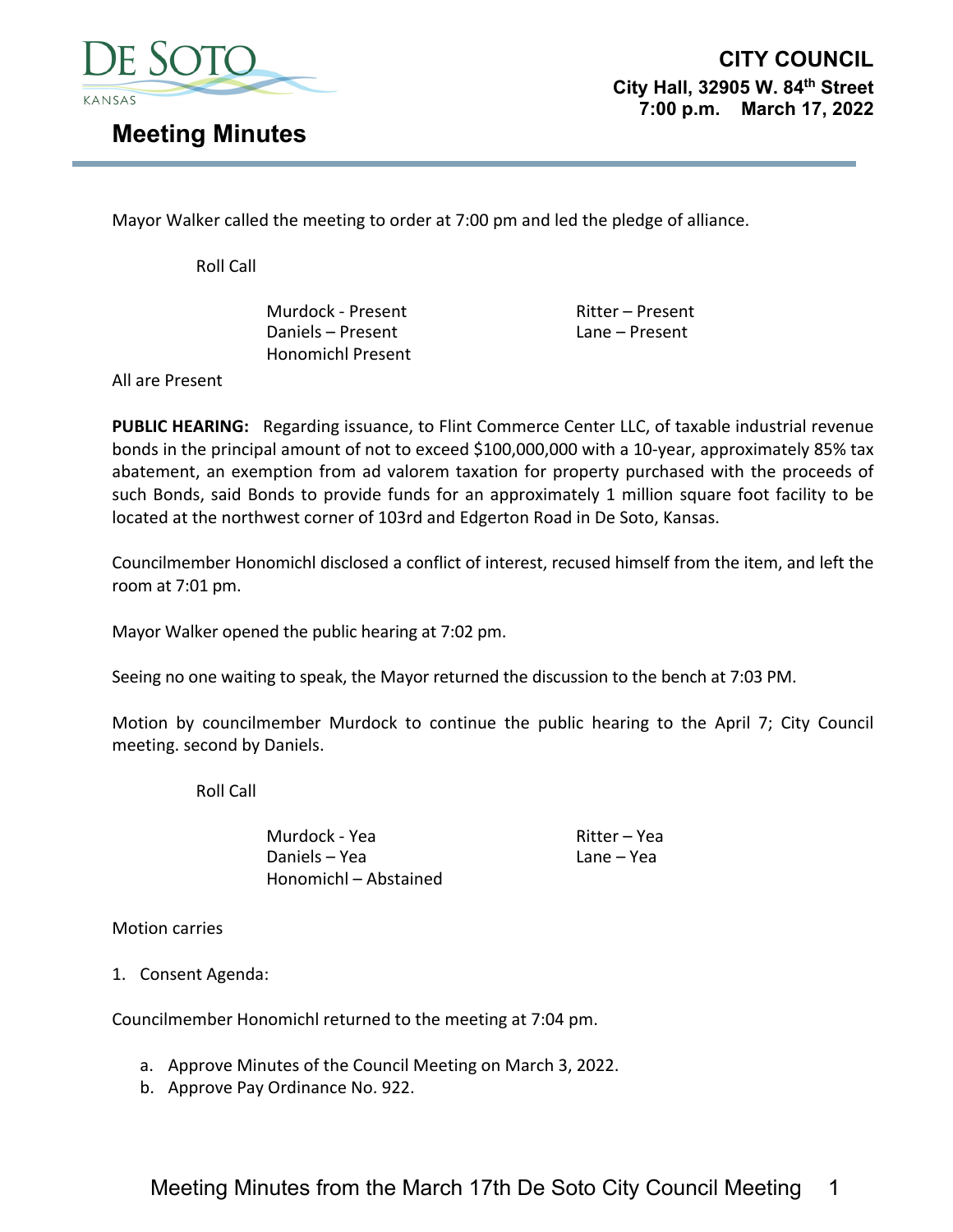Motion by Councilmember Murdock to approve the consent agenda; second by Councilmember Ritter.

Roll Call

Murdock - Yea Ritter – Yea Daniels – Yea Lane – Yea Honomichl ‐ Yea

Motion carries.

2. Call to Public:

"Members of the public are welcome to use this time to comment about any matter relating to City business not listed on this Agenda. The comments that are discussed under Call to Public may or may not be acted upon by the Council during this meeting. **There is a four‐minute time** limit. Please stand and wait to be recognized by the Mayor. You must state your name and address."

Seeing no one, the mayor moved on to the next item.

- 3. Old Business:
	- a. None.
- 4. New Business:
	- a. Consider Resolution Authorizing Benefit District and Improvement District Development Agreement with Merck for Improvements to 87<sup>th</sup> Street.

Mr. Brungardt led on this item. He announced that there are some minor changes that need to be made to the development agreement on this item. He asked the Council to discuss the agreement and table the item until the April  $7<sup>th</sup>$  City Council Meeting

Motion by councilmember Murdock to table the item until the April 7<sup>th</sup> city council meeting; Second by councilmember Daniels.

Roll Call

Murdock - Yea Ritter – Yea Daniels – Yea Lane – Yea Honomichl Yea

Motion carries.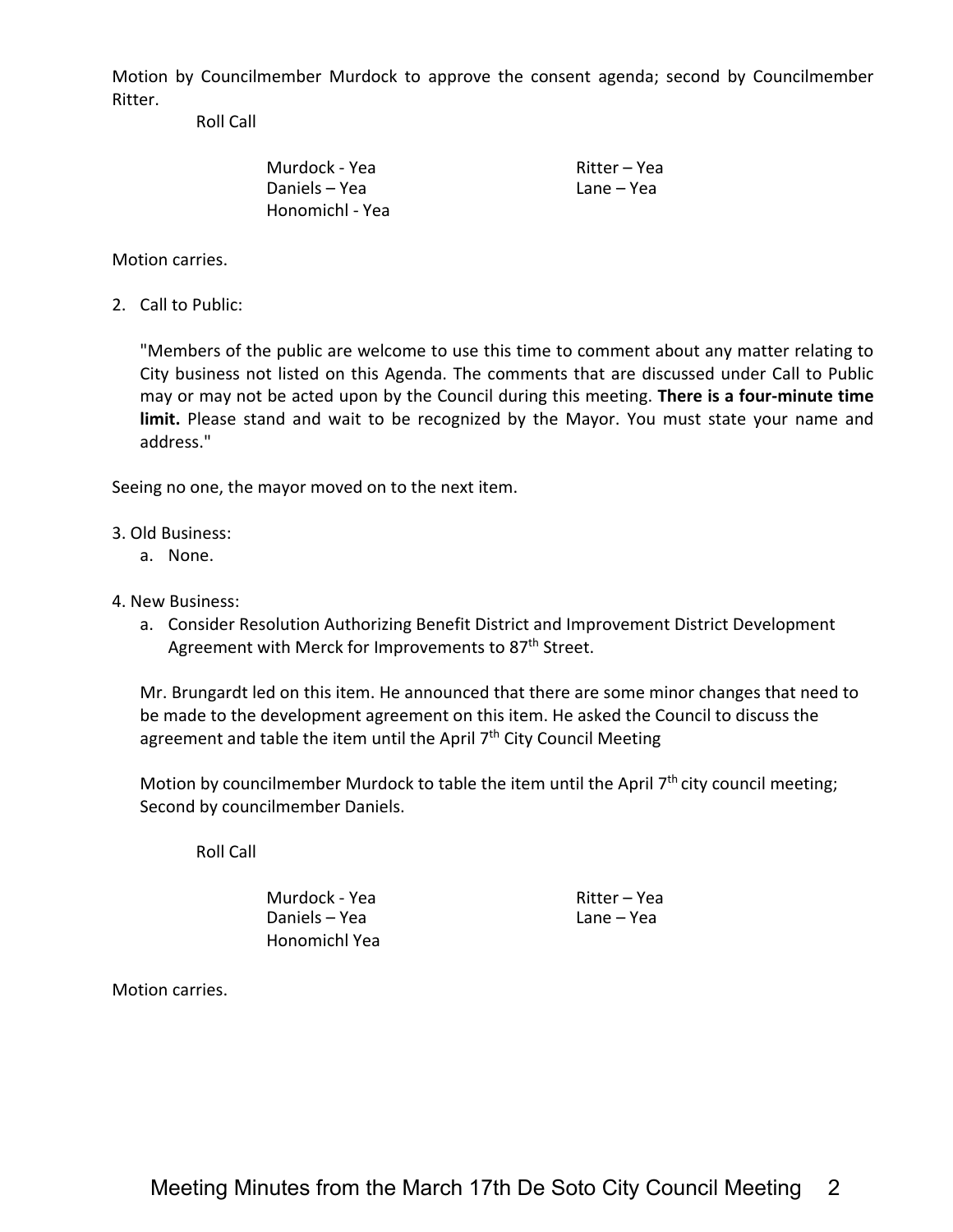b. Consider Bids for Wea Street Sidewalk and Waterline Project.

Mr. Brad Weisenburger led on the item. He stated that the 2021 CDBG project is for constructing a new sidewalk along Wea Street. Additionally, a water line will be replaced as well. The City of De Soto was awarded \$100,000 for these projects. Funds are available in the CIP to cover the difference between the grant amount and the total bid price.

Motion by Councilmember Murdock to accept the low bid from Schuetz Construction in an amount not to exceed \$161,438; Second by Councilmember Ritter.

Roll Call

Murdock - Yea Ritter – Yea Daniels – Yea Lane – Yea Honomichl ‐ Yea

## Motion carries

c. Consider Street Maintenance Projects for 2022.

Mr. Weisenburger led on this item. He announced that in the 2022 Street Maintenance budget, there is a line item for Yearly Road Maintenance Program. The budgeted line item contains \$500,000 of spending authority. The budget also includes \$80,000 for asphalt repair projects. The staff has compiled a list of recommendations for this year's Road program. Mr. Weisenburger outlined the proposed projects with the Council and informed them that he would return to the Council with formal bids soon.

Mayor Walker asked if the city owns a crack filling machine. Mr. Weisenburger answered that crack filling is completed by outside contractors. The Council discussed the merits of the projects.

Seeing no objection, Mr. Weisenburger thanked the Council for their support.

d. Consider Bids for Water Department Trailer.

Mr. Brungardt led on this item. He announced that the water department has a mini excavator that is used routinely for repairs to water mains and other maintenance activities. The excavator is too small to travel on city streets. The proposed trailer will help the water department be more efficient. Staff received three proposals for a trailer. He recommended that the Council authorize the purchase of the trailer from Eagle Trailer Company in the amount of \$7,450.

Motion by councilmember Honomichl to authorize the purchase of the trailer from Eagle Trailer Company in the amount of \$7,450.00; Second by Councilmember Lane.

Roll Call

Murdock - Yea Ritter – Yea Daniels – Yea Lane – Yea Honomichl ‐ Yea

Motion carries.